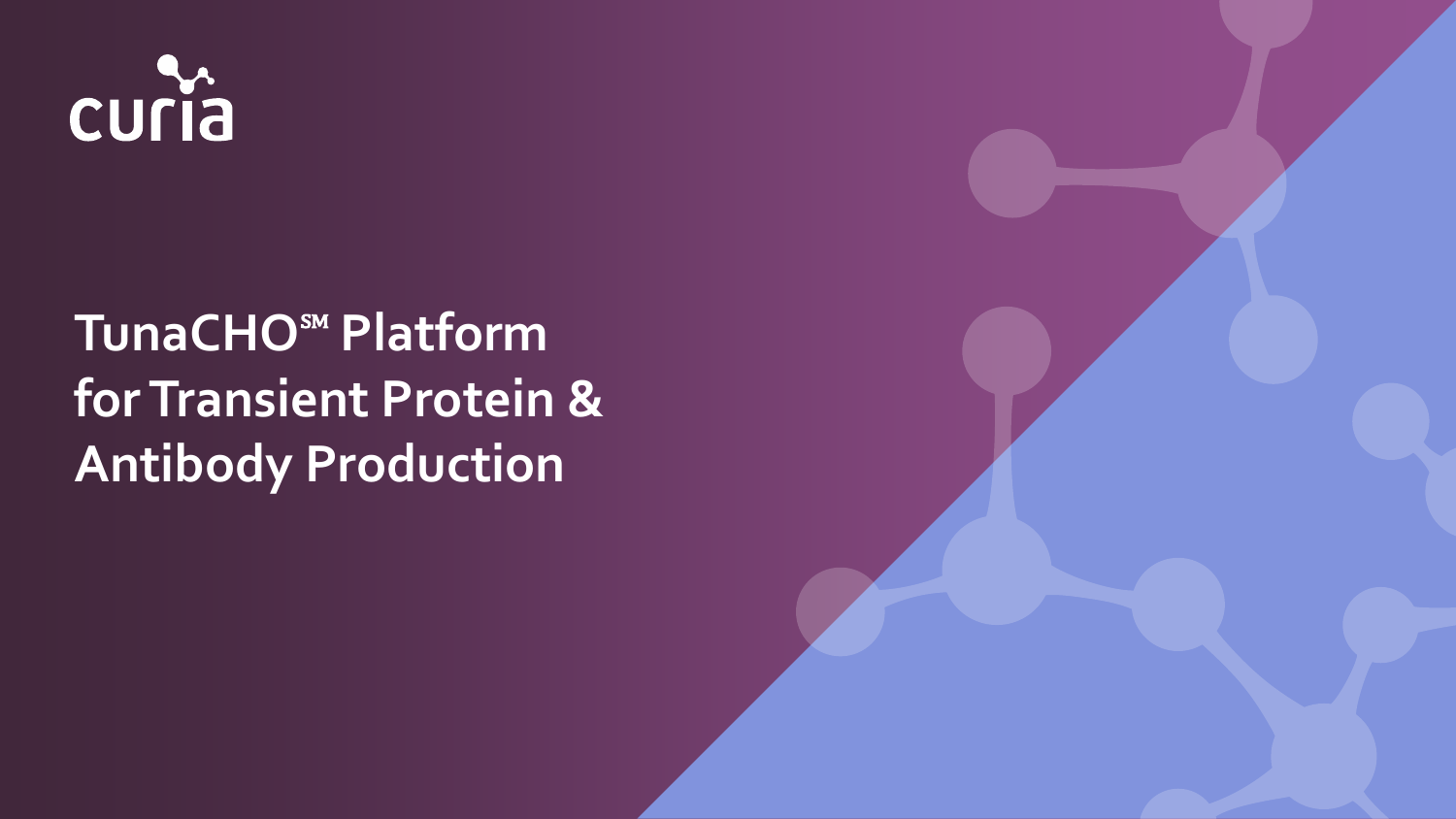#### **CHO Expression Systems at Curia**



- Support discovery, development, and manufacturing
- The same CHO-K1 parental is used for all platforms so products from the different platforms have similar activity & posttranslational modification (PTM) profiles

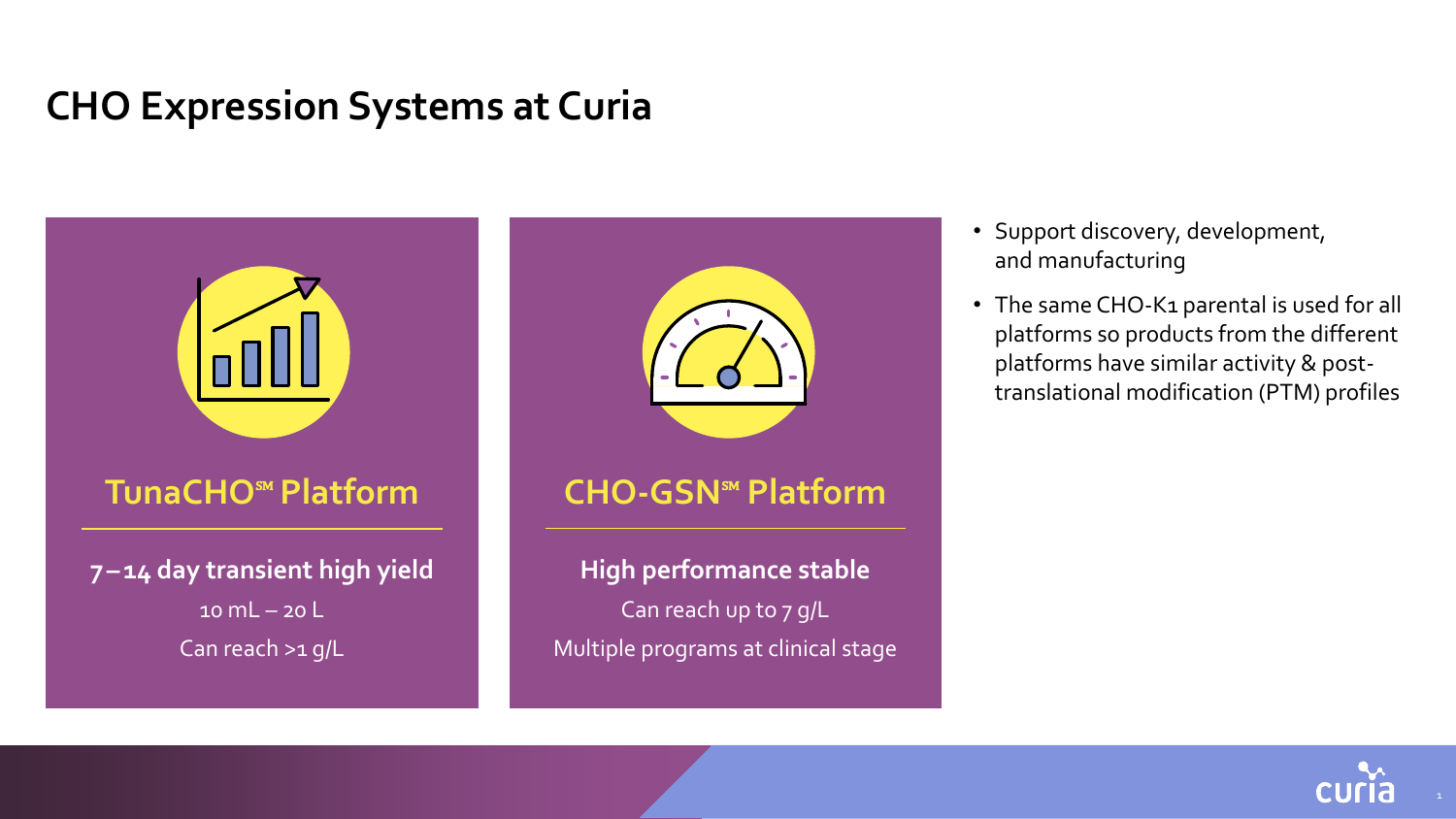### **Introducing TunaCHO platform**

**A High Yield Transient Production System**

#### **TunaCHO platform is a CHO transient protein production system**

- Curia's proprietary CHO-SE™ cell line (same parental cell line as CHO-GSN platform)
- Curia's proprietary process

**Compared to other CHO transient production systems, TunaCHO platform offers several distinctive advantages:**

- Good productivity: can reach >1g/L
- Consistent and scalable: same results from 10 mL to 20L
- Cost effective compared to other premium CHO transient production systems

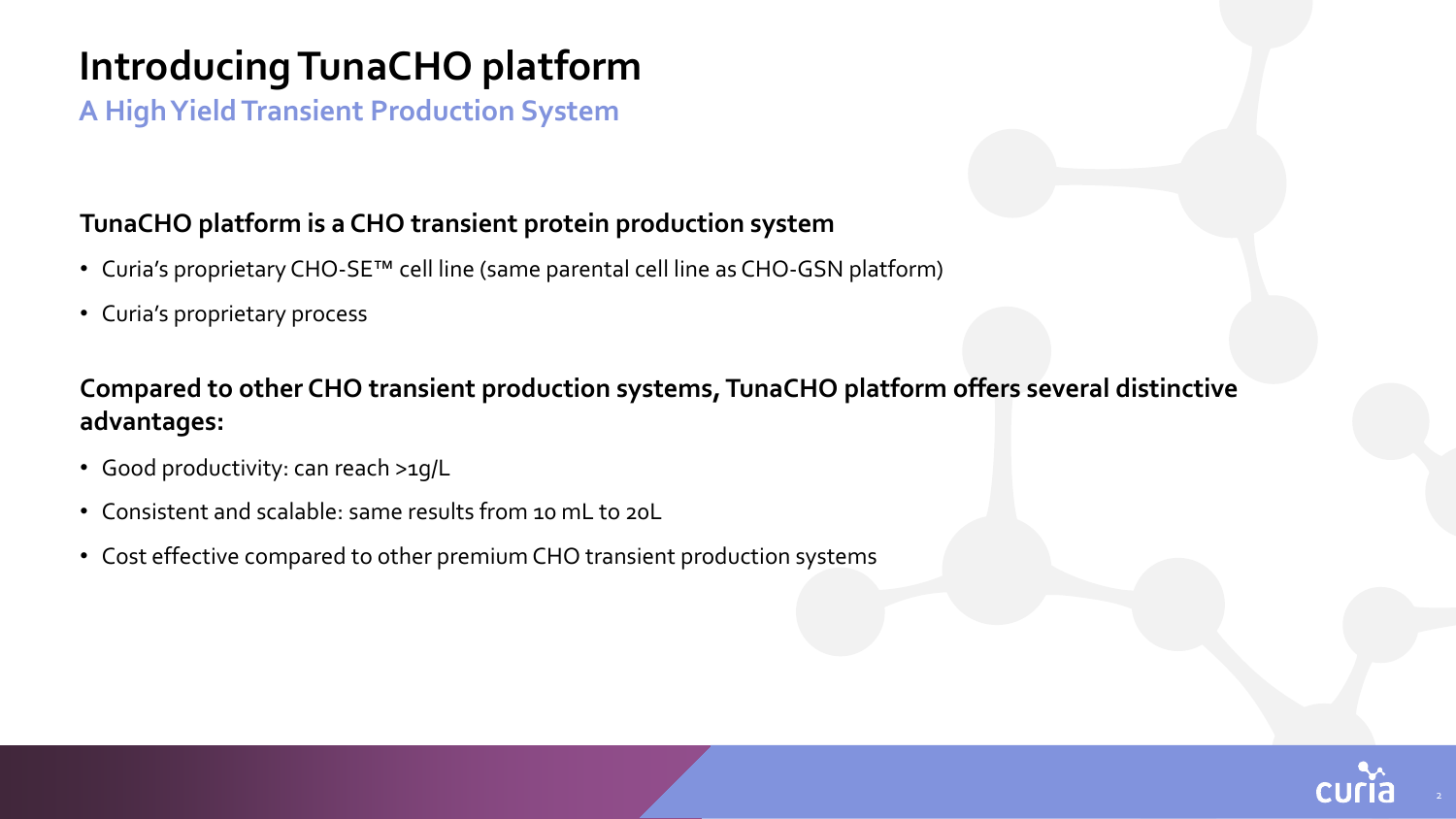### **TunaCHO Platform for High Productivity & Consistency**



**TunaCHO platform as an alternative to other premium CHO transient systems in production of:**

- Recombinant human IgG1
- Fc-fusion protein
- His tagged non-antibody protein

**TunaCHO process is consistent in production yield**



Data from extended 14-day production using TunaCHO platform is shown.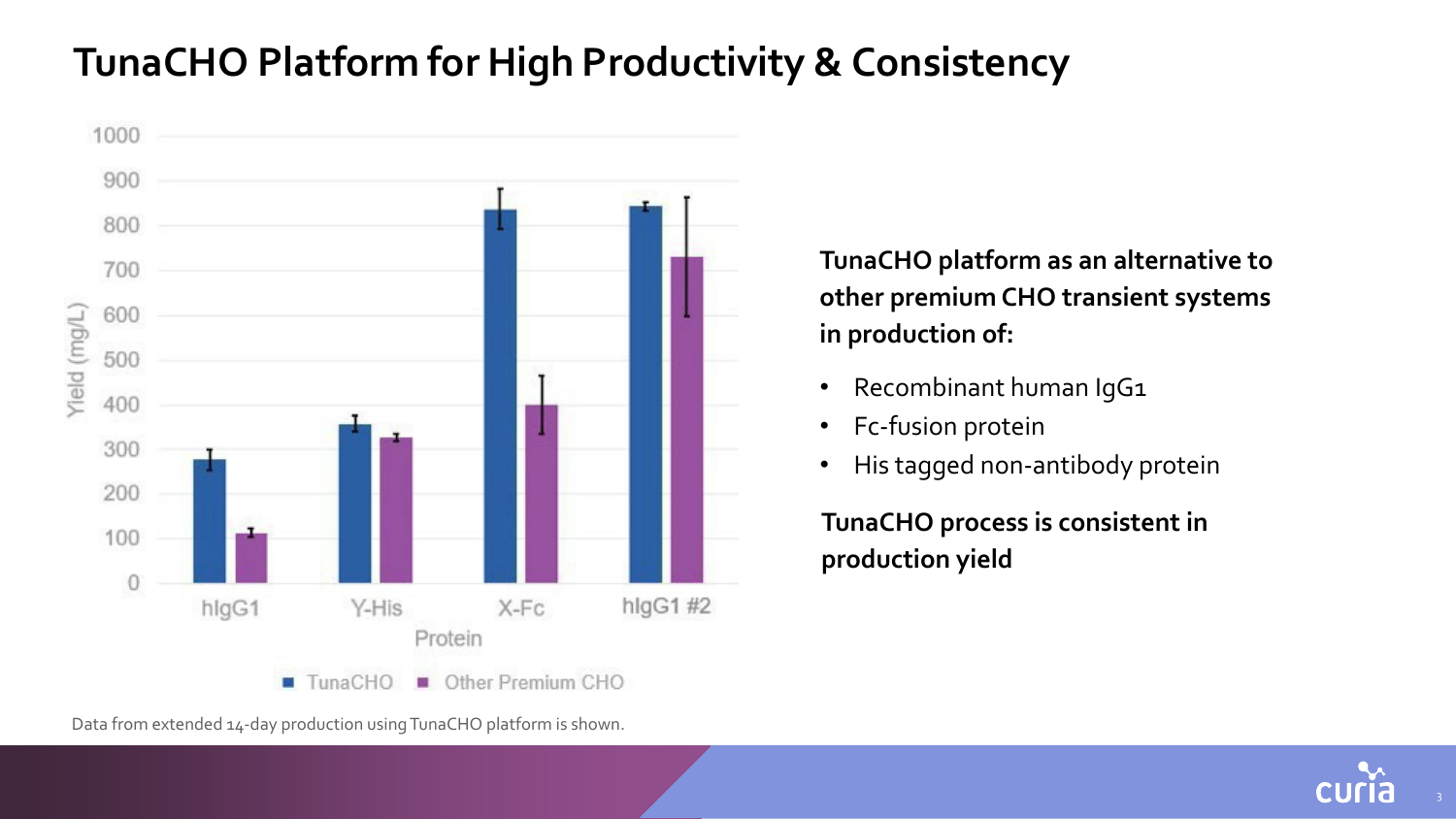# **High Productivity with TunaCHO Platform**

Production of 7 different human IgG antibodies in 3 transient expression systems demonstrates TunaCHO platform has **high productivity.**

The TunaCHO platform is able to increase expression level of low-expressing antibodies (samples 4–6) by 10- to 20-fold. Each sample is from a 10 mL production volume.



Data from extended 14-day production using TunaCHO platform is shown.

■Tuna293 Other CHO transient ■TunaCHO

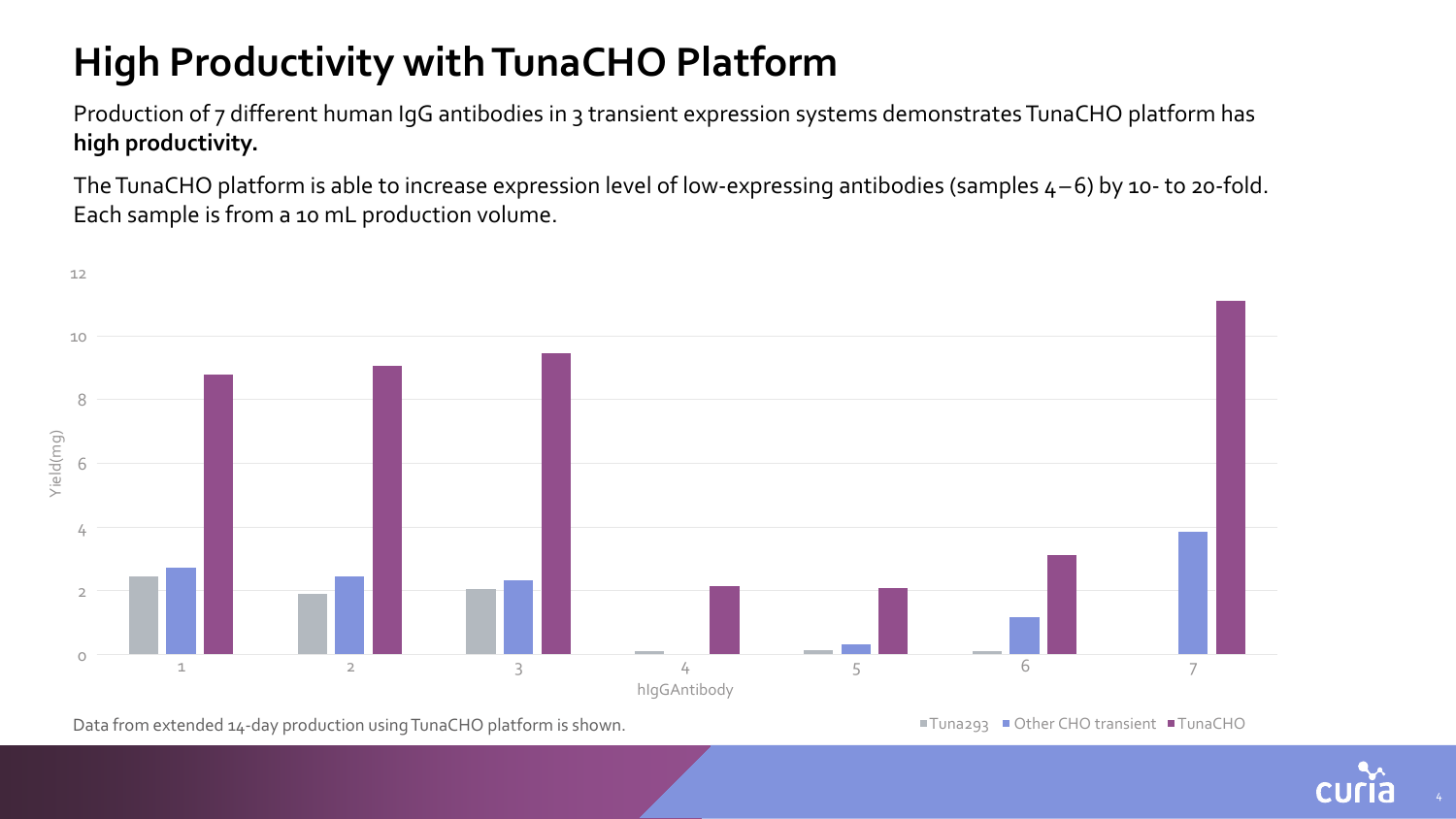# **High Productivity with TunaCHO Platform**

Production of 7 different human IgG antibodies in Tuna293<sup>SM</sup>, TunaCHO (7 days), and TunaCHO (14 days extended run) transient expression systems is shown.

The TunaCHO 7-day platform is able to increase expression level of low-expressing antibodies (samples 1–3) by 10 to 20-fold while maintaining the expression level of a high-expressing antibody (sample 7).



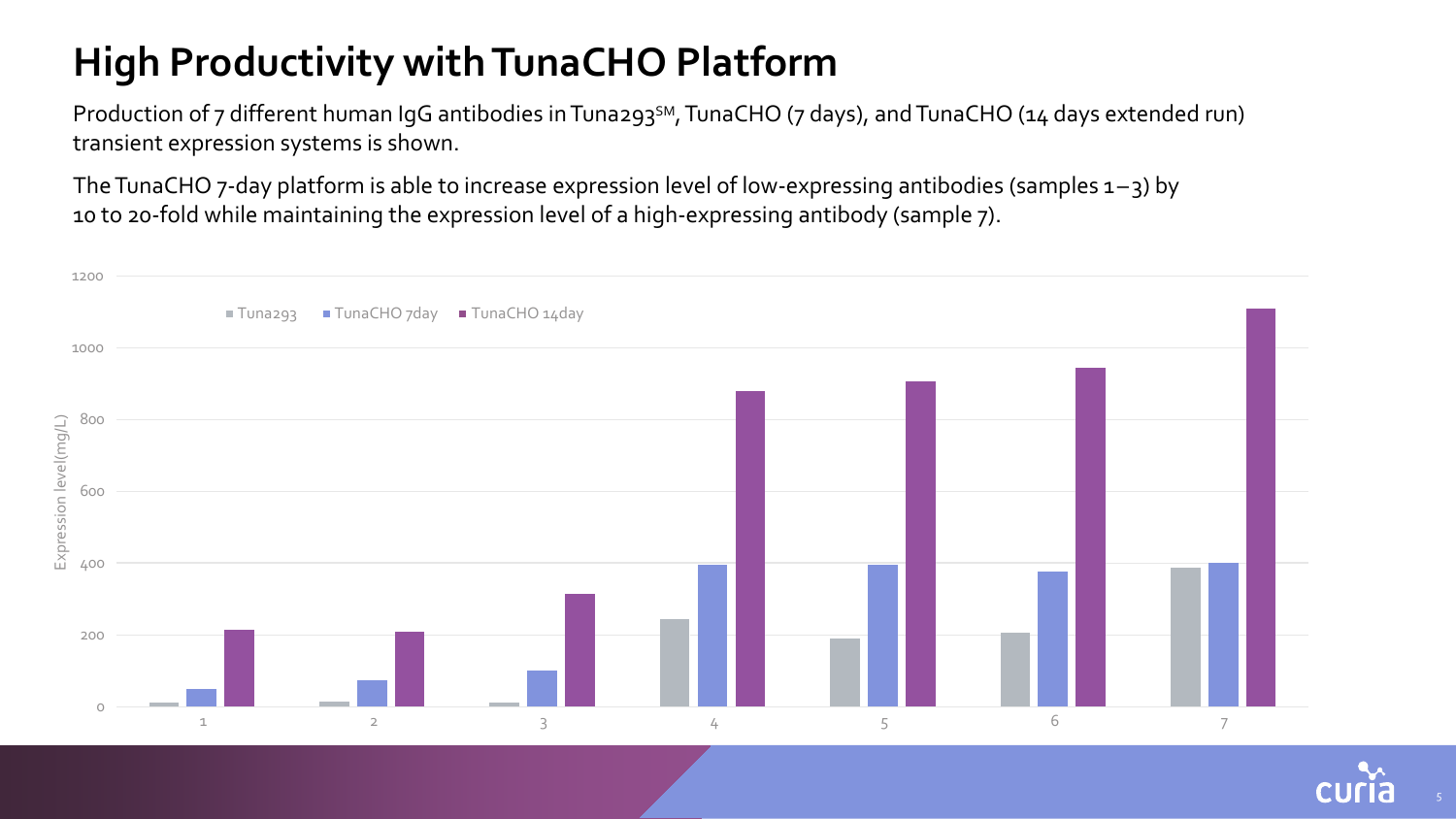#### **AverageTunaCHO PlatformYield 7 Days vs 14 Days\***



![](_page_6_Picture_3.jpeg)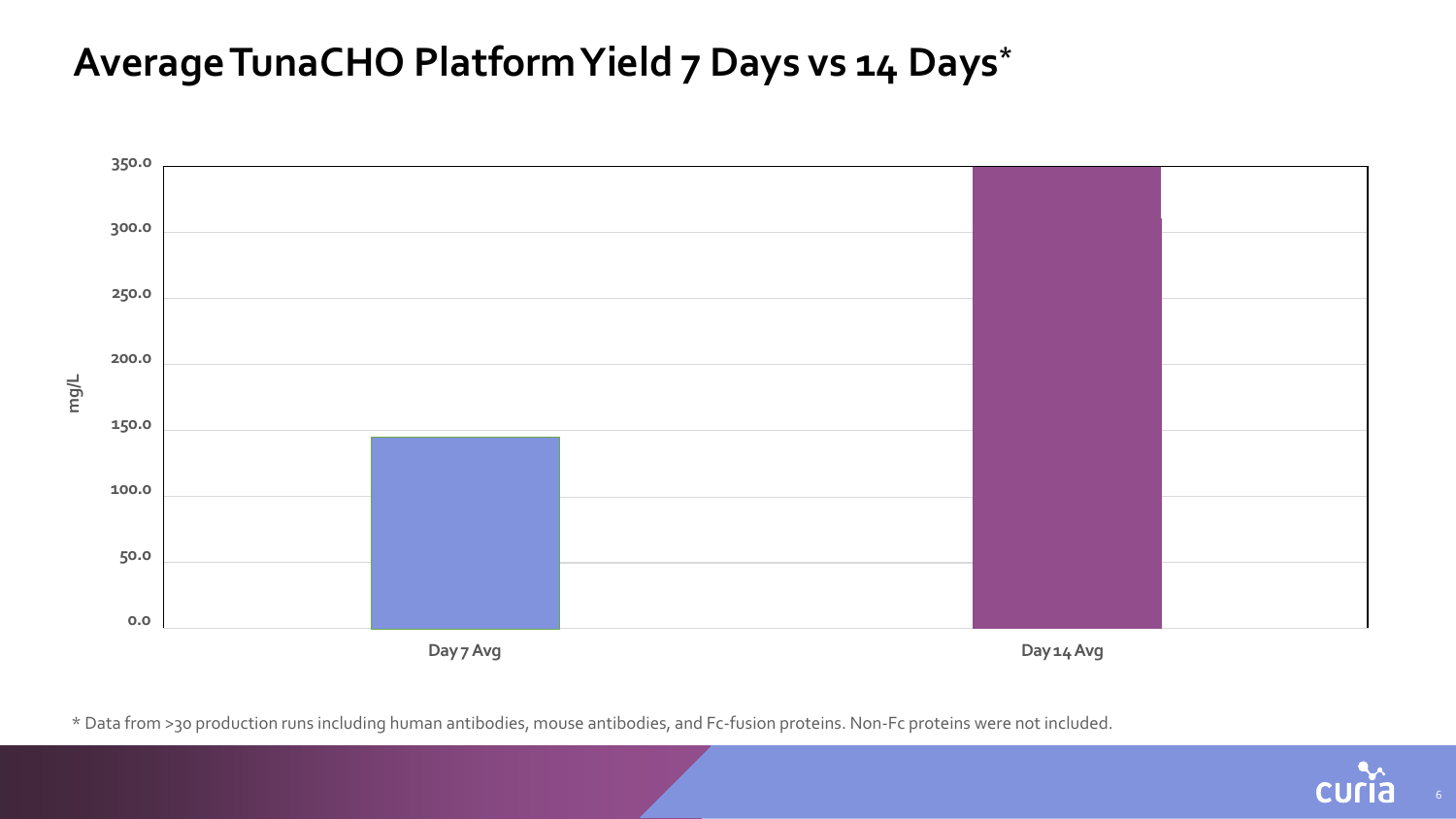# **TunaCHO Platform for High-Throughput Antibody Production**

85 recombinant antibodies are produced in 10 mL TunaCHO process with Protein A purification.

![](_page_7_Figure_2.jpeg)

![](_page_7_Figure_3.jpeg)

Data from extended 14-day production using TunaCHO platform is shown

![](_page_7_Picture_5.jpeg)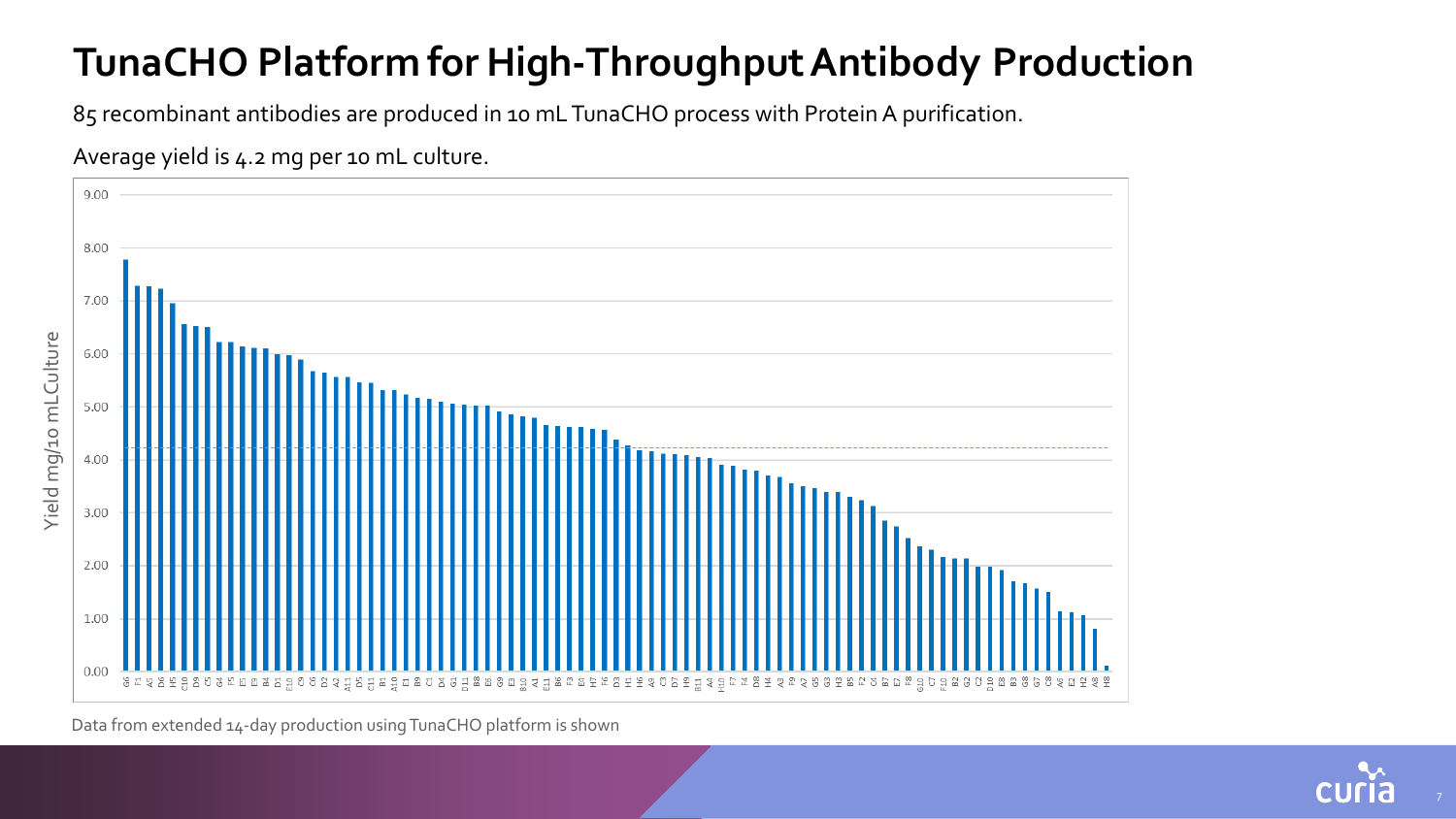# **TunaCHO Platform for Consistency and Scalability**

Consistent TunaCHO production levels, CE-SDS profile, and intact mass results between 0.05 L and 1 L production of hIgG1 demonstrate consistency and scalability.

![](_page_8_Figure_2.jpeg)

Data from extended 14-day production using TunaCHO platform is shown.

![](_page_8_Picture_4.jpeg)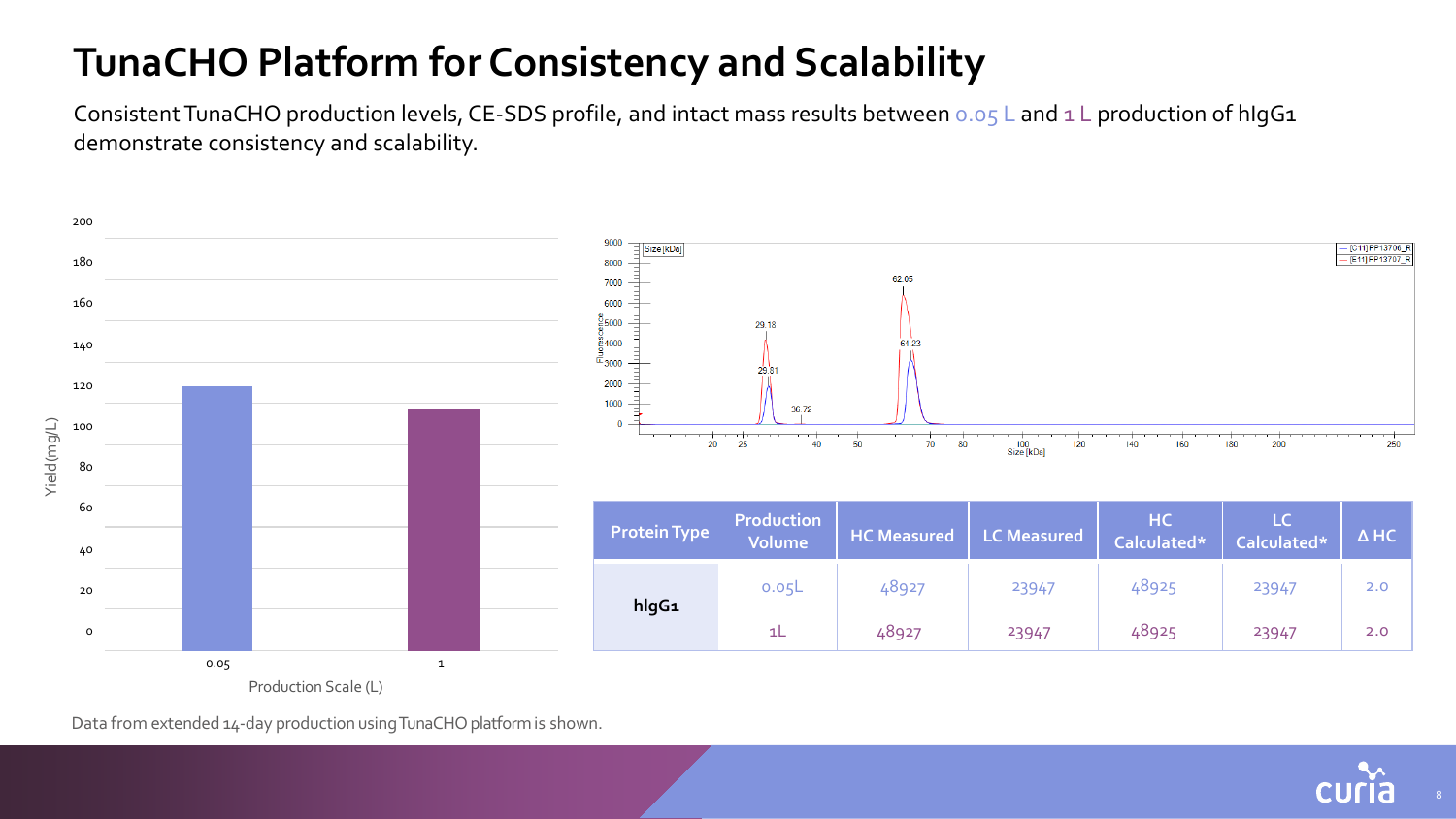### **TunaCHO Platform — Consistent CE-SDS Profile**

CE-SDS was performed on antibodies produced from TunaCHO platform and another premium transient CHO system under reducing & non-reducing conditions.

![](_page_9_Figure_2.jpeg)

**TunaCHO Platform Constructed By Other Premium Transient CHO System** 

![](_page_9_Picture_4.jpeg)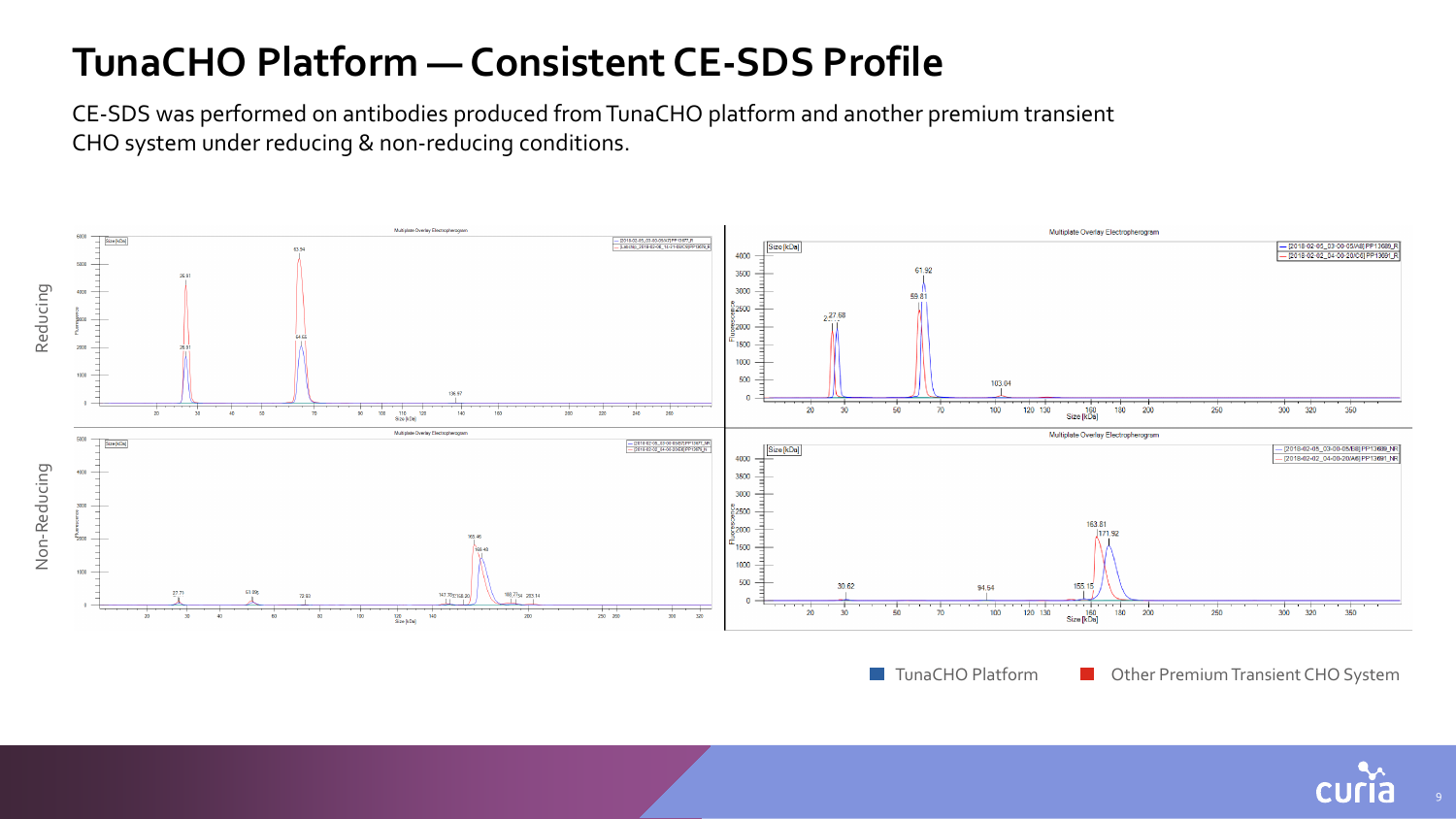#### **TunaCHO Platform — Consistent CE-SDS Profile**

CE-SDS was performed for Fc-fusion proteins from TunaCHO platform and another premium transient CHO system under reducing & non-reducing conditions.

![](_page_10_Figure_2.jpeg)

![](_page_10_Picture_3.jpeg)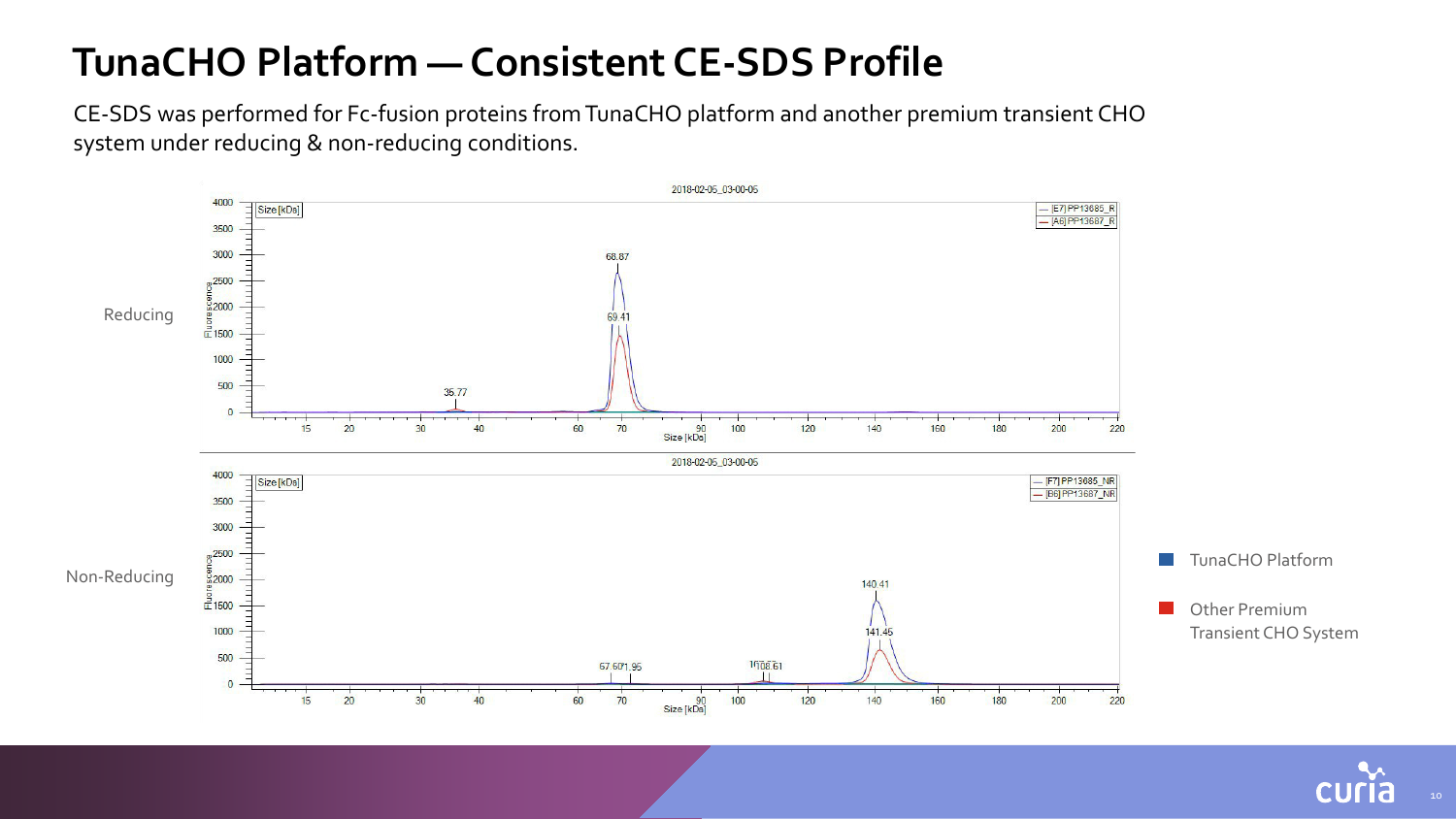# **High Purity from TunaCHO Production**

Two different antibodies were produced in TunaCHO platform at the 0.05 L production scale and purified via Protein A. SE-UPLC analysis demonstrates **production level does not impact purity.**

#### **hIgG1#1: >600mg/L**

**hIgG1#2: >260mg/L**

![](_page_11_Figure_4.jpeg)

PP13505

![](_page_11_Picture_6.jpeg)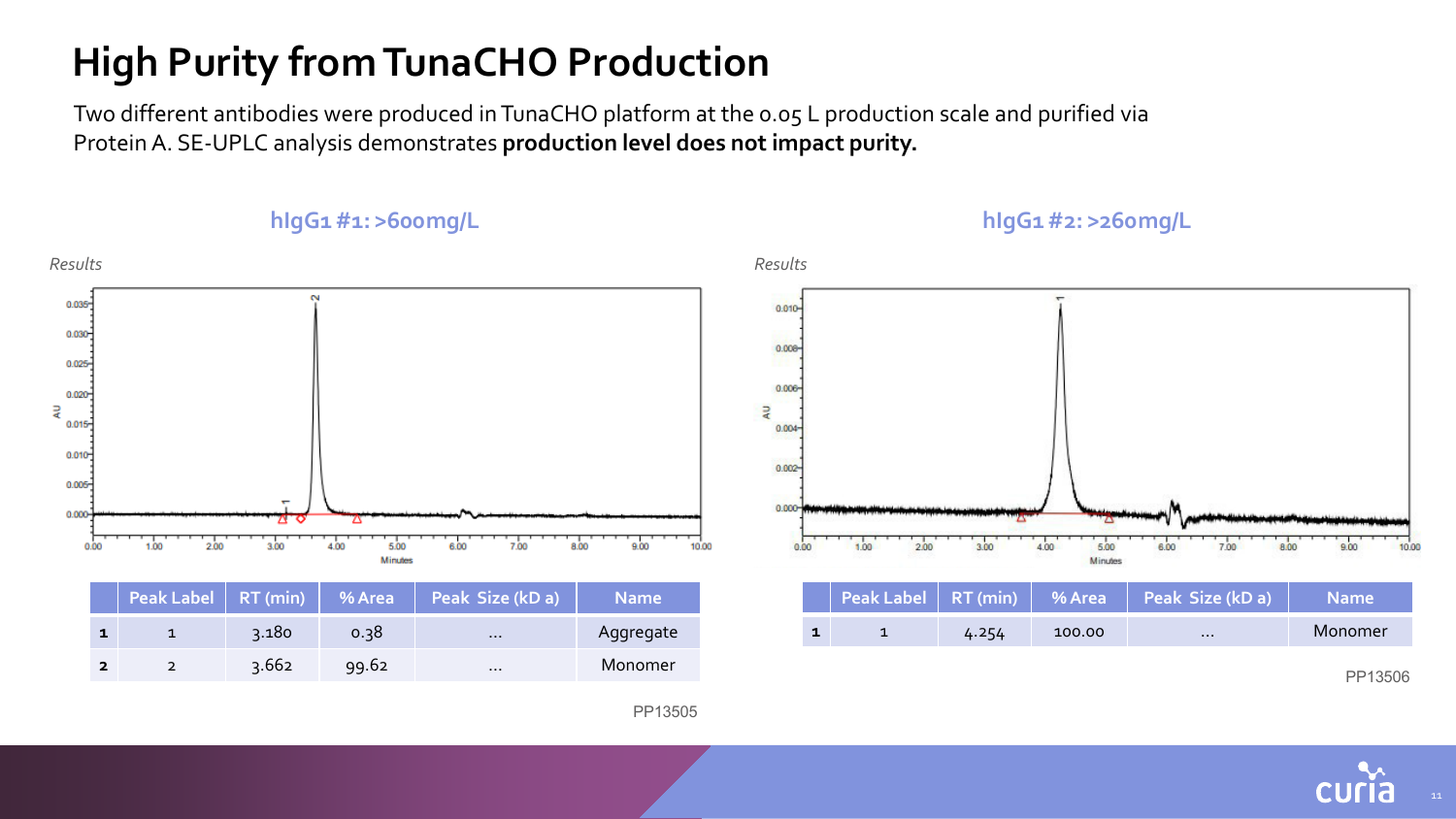### **TunaCHO Platform — Consistent Intact Mass Results**

TunaCHO productions (in duplicates) were compared to another premium transient CHO system to demonstrate **comparable intact mass profiles.**

| <b>Expression</b><br>system                 | <b>Protein Type</b><br>& Label | <b>HC Measured</b> | <b>LC Measured</b>       | HCCalculated* | LCCalculated*            | $\Delta$ HC | $\triangle$ LC |
|---------------------------------------------|--------------------------------|--------------------|--------------------------|---------------|--------------------------|-------------|----------------|
| Other<br>premium<br>transient<br>CHO system | $h$ lqG1#1                     | 49126              | 23444                    | 49124         | 23443                    | 2.0         | 1.2            |
|                                             |                                | 49126              | 23444                    | 49124         | 23443                    | 2.0         | 1.2            |
|                                             | $h$ lgG1#2                     | 49280              | 23661                    | 49279         | 23660                    | 1.5         | 0.6            |
|                                             |                                | 49280              | 23661                    | 49279         | 23660                    | 1.5         | 0.6            |
|                                             |                                | 51677              | $\overline{\phantom{a}}$ | 51676         |                          | 1.3         | 0.0            |
|                                             | Fc fusion                      | 51677              | $\overline{\phantom{a}}$ | 51676         | $\overline{\phantom{a}}$ | 1.3         | $0.0$          |
| <b>TunaCHO</b>                              | $h$ lgG1#1                     | 49126              | 23444                    | 49124         | 23443                    | 2.0         | 1.2            |
|                                             |                                | 49126              | 23444                    | 49124         | 23443                    | 2.0         | 1.2            |
|                                             | $h$ lgG1#2                     | 49280              | 23661                    | 49279         | 23660                    | 1.5         | 0.6            |
|                                             |                                | 49280              | 23661                    | 49279         | 23660                    | 1.5         | 0.6            |
|                                             | Fc fusion                      | 51678              | $\overline{\phantom{a}}$ | 51676         | $\sim$                   | 2.3         | 0.0            |
|                                             |                                | 51678              |                          | 51676         |                          | 2.3         | $0.0$          |

All samples were run under deglycosylated & non-reduced conditions.

\* The calculated M.W. includes mass shift of the pyroglutamate N-terminal Q and C-terminal lysine clipped based on the M.W. from DS.

Intact mass measurement of reduced and deglycosylated protein confirmed the sequence of each purified protein prep with delta M.W. less than 3 Da.

![](_page_12_Picture_6.jpeg)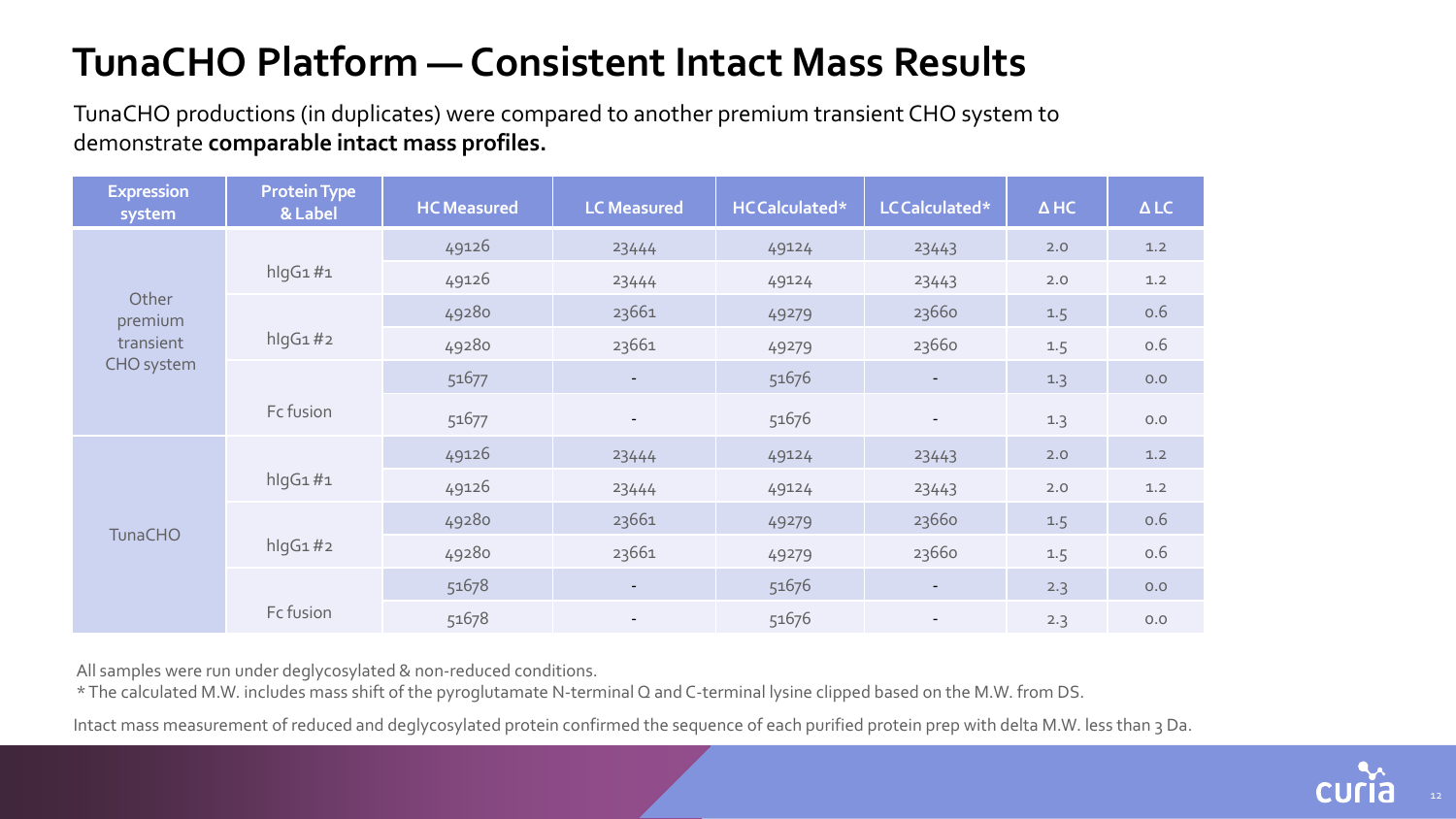#### **TunaCHO Platform — Consistent Intact Mass Results**

CE-SDS was performed for Fc-fusion proteins from TunaCHO platform and another premium transient CHO system under reducing & non-reducing conditions.

![](_page_13_Figure_2.jpeg)

![](_page_13_Picture_3.jpeg)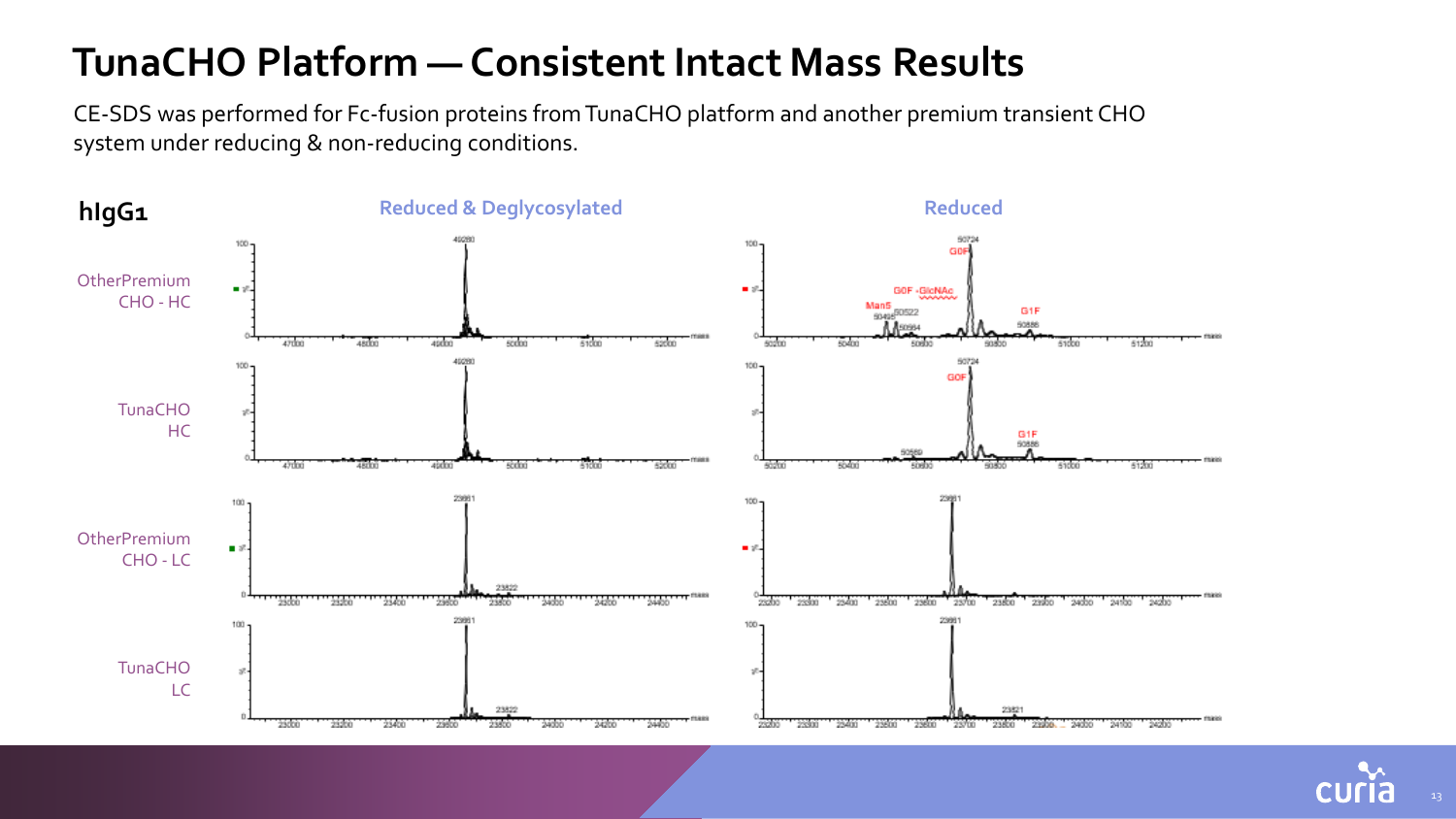#### **TunaCHO Platform — Consistent Intact Mass Results**

CE-SDS was performed for Fc-fusion proteins from TunaCHO platform and another premium transient CHO system under reducing & non-reducing conditions.

#### **Fc-fusionProtein**

![](_page_14_Figure_3.jpeg)

![](_page_14_Picture_4.jpeg)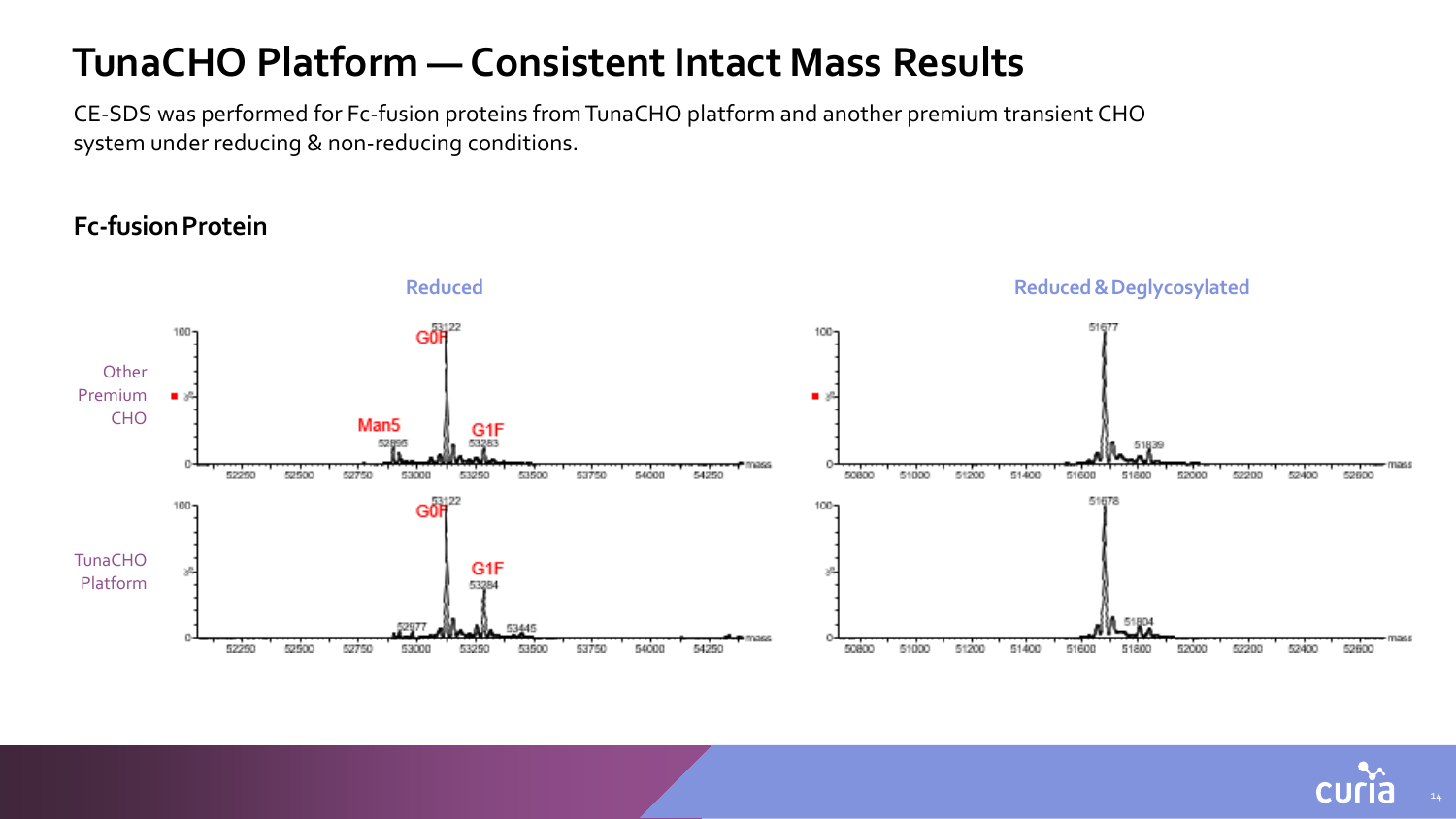# **TunaCHO Platform — Comparable Binding Affinity**

Loading Sample ID: PP13690: Sample ID:

TunaCHO productions (in duplicates) were compared to another premium transient CHO system to demonstrate **comparable affinity measurementresults.** hIgG1 binds the antigen.

![](_page_15_Figure_2.jpeg)

![](_page_15_Figure_3.jpeg)

KD (M): 3.577F-09 - by Conc. (nM)

![](_page_15_Figure_4.jpeg)

![](_page_15_Figure_5.jpeg)

| <b>Loading Sample ID</b> |             | <b>TunaCHO</b> | <b>Other Premium CHO</b> |             |  |
|--------------------------|-------------|----------------|--------------------------|-------------|--|
| Sample ID                | PP13689     | PP13690        | PP13691                  | PP13692     |  |
| KD(M)                    | $4.3E-09$   | $3.6E-09$      | 2.9E-09                  | $3.8E-09$   |  |
| Kon (1/Ms)               | $7.6E+04$   | $7.6E+04$      | $8.1E + 04$              | $7.5E + 04$ |  |
| Kdis $(1/s)$             | $3.3E - 04$ | $2.7E-04$      | $2.4E-04$                | $2.8E-04$   |  |
| Full X <sup>^2</sup>     | 0.0111      | 0.0096         | 0.0121                   | 0.0086      |  |
| Full R <sup>^2</sup>     | 0.9992      | 0.9994         | 0.9995                   | 0.9994      |  |

#### **Methods:**

Binding experiments were performed on Octet® RED96 system at 25°C. Purified antibodies (0.5 µg/mL) were loaded onto Anti-Human IgG Fc (AHC) biosensors. Loaded sensors were dipped into a three-fold dilution series of antigen "1" (starting at 200 nM). Kinetic constants were calculated using a monovalent (1:1) binding model.

![](_page_15_Picture_9.jpeg)

15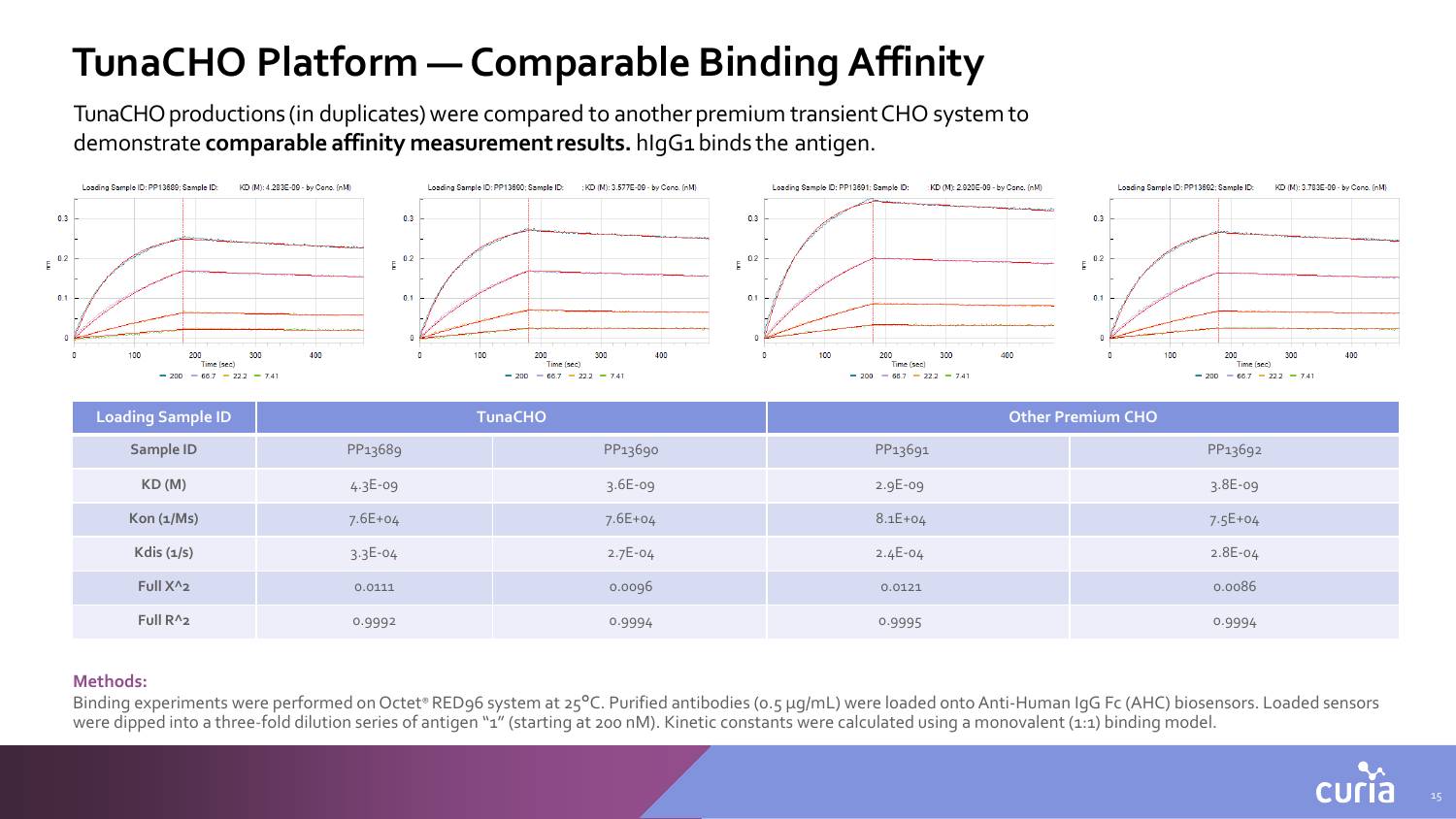# **GMP Manufacturing for ASR Using TunaCHO Platform**

Curia can manufacture components of *in vitro* diagnostic kits for ASR or companion diagnostic applications under GMP conditions.

#### **Key Highlights**

![](_page_16_Picture_3.jpeg)

#### **ISO 9001:2015 certified**

![](_page_16_Figure_5.jpeg)

**Various customization options available:**

- Quantity
- Concentrations
- Release criteria
- One-time delivery or reoccurring delivery

![](_page_16_Figure_11.jpeg)

**Two royalty-free CHO platforms are available to accommodate different timelines and needs:**

#### **TunaCHO Transient Platform**

- Quick turnaround since RCB step is not needed
- 1L-100 L production tailored for specific needs

#### **CHO-GSN Stable Platform**

- Robust, high performance
- Flexible production scale from small to large quantities

![](_page_16_Picture_19.jpeg)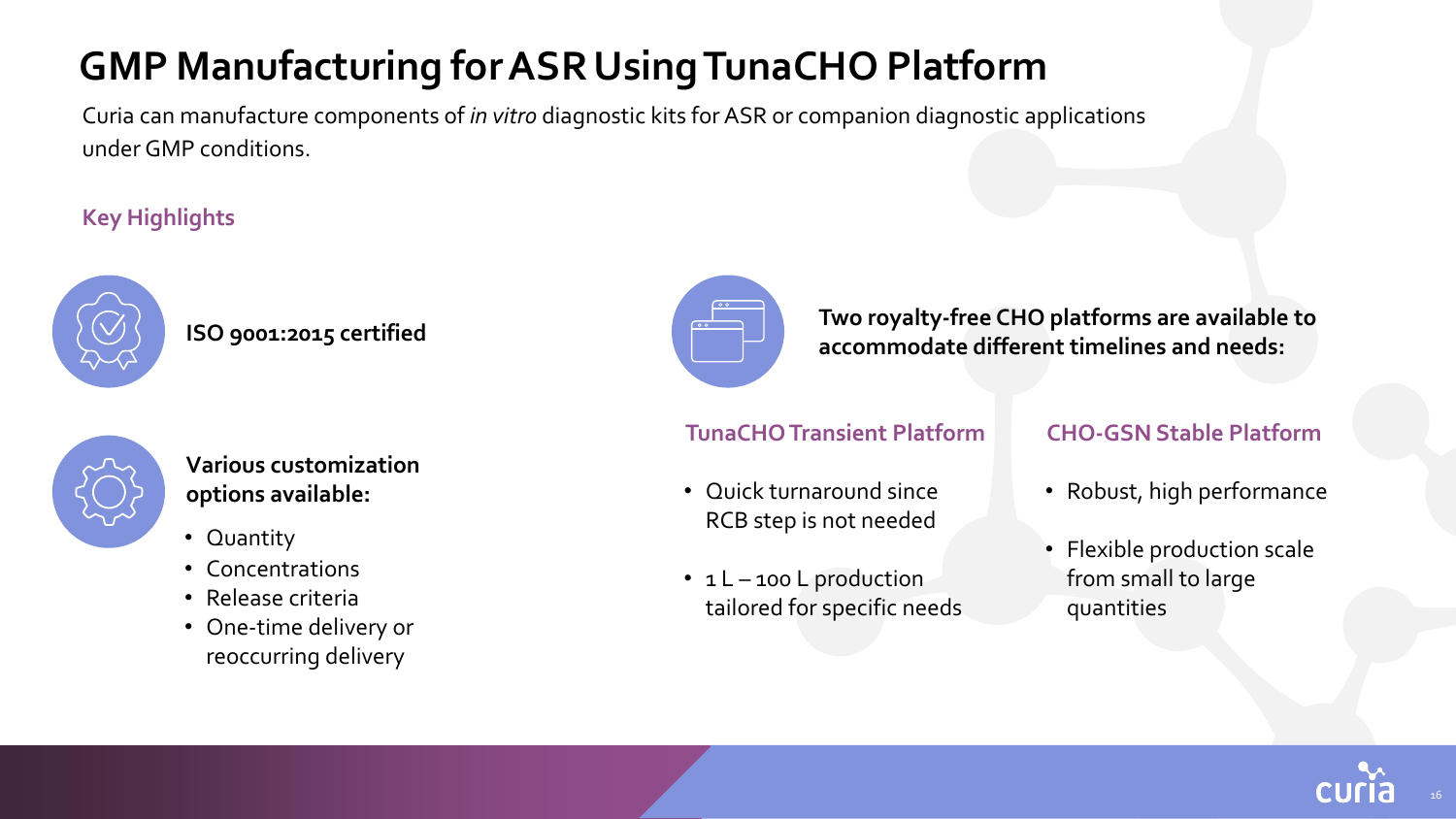#### **AvailableTunaCHOTransientProduction Services**

14-Day Extended Production

- Ideal for obtaining higher yields of proteins (2x higher than 7-day standard production)
- Over 2 to 10-fold higher than HEK293

#### **For Antibody Using TunaCHO Platform**

- Gene synthesis and pilot production [Learn More >](https://curiaglobal.com/biologics/antibody-production/antibody-reformatting-production/)
- HTP production for candidate screening [Learn More >](https://curiaglobal.com/biologics/antibody-production/mammalian-high-throughput-production/)
- Large scale production of control or surrogate antibodies [Learn More >](https://curiaglobal.com/biologics/antibody-production/cho-transient-production-tunacho-process/)

#### **Non-Antibody Proteins Using TunaCHO Platform**

• Gene synthesis, pilot & large-scale production [Learn More >](https://curiaglobal.com/biologics/protein-engineering-production/mammalian-expression/)

![](_page_17_Picture_10.jpeg)